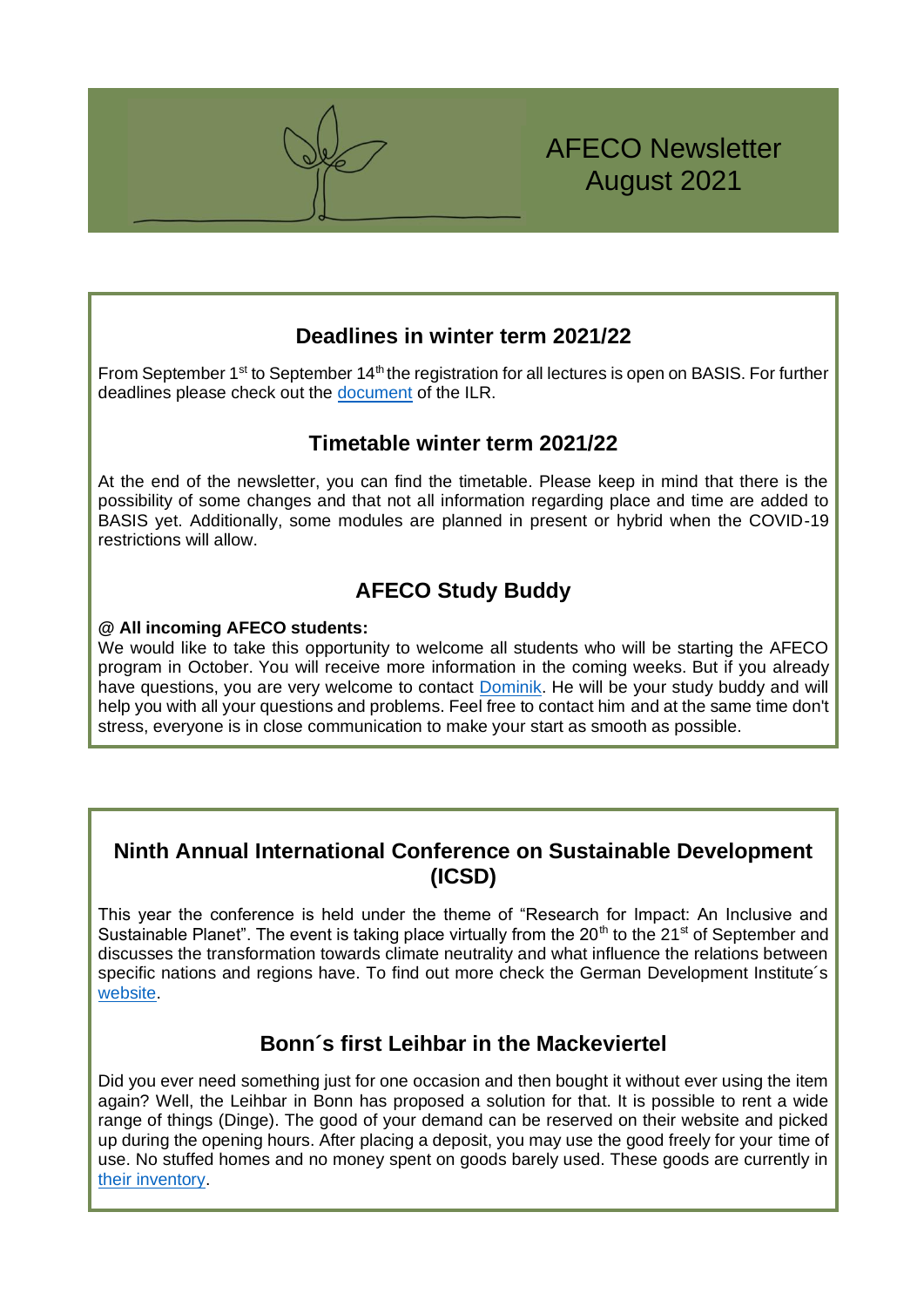# **Funding for a Master's thesis**

The Theodor Brinkmann Foundation financially supports outstanding ideas and concepts for master theses. The call for applications for this personal sponsorship is issued on a semester basis and is endowed with 500 euros. All master students at the Faculty of Agriculture of the Rheinische Friedrich-Wilhelms-Universität can apply with a concept for the master thesis. If the application is submitted in English (by September  $15<sup>th</sup>$  at the latest), it must be supplemented by a summary in German with a maximum of 100 words. Further information can be found [here.](https://www.theodor-brinkmann-stiftung.de/pdf/TBS-Plakatvorlage-Masterpreis2021-Herbst.pdf)



# **Internship & Job Opportunities\***

[Intern Strategy Implementation \(m/f/d\)](https://www.flocert.net/about-flocert/careers/?yid=536&sid=8b0d708045129a0b8e743874f3db5f26) for 6 months (full-time), FOCERT, Bonn

[Research Assistant \(f,m,d\) 2030 AGENDA,](https://www.die-gdi.de/en/about-us/career-internships/job-research-assistant-2030-agenda/) 36 to 72 hours per month, The German Development Institute, Bonn

[Student Assistant \(f,m,d\) Coffee & GHG reduction project,](https://www.4c-services.org/about/career/?jh=q92m5x9bbq715q8q1guy4ut82a1zcog) 4C Service GmbH, Cologne

[Student Assistant \(12-19 hours/week\),](https://www.zef.de/fileadmin/webfiles/downloads/vacancies/WHF-Position_PARI.pdf) Program of Accompanying Research for Agricultural Innovation - PARI, Center for Development Research at the University of Bonn

[Studentische Hilfskraft \(w,m,d\) für 7-10 Std. pro Woche,](https://www.hrz.uni-bonn.de/de/x-tra/anzeige/WHF_PhenoRob_Aug_2021.pdf) PhenoRob Exzellenzcluster, Uni Bonn

[Werkstudent \(m/w/d\) Certification Body Administration](https://jobs.globalgap.org/de?id=994103) (15-20 Std/Woche), GLOBALG.A.P, Köln

[Werksstudent \(m,w,d\) für den Bereich Financial Sector Development,](http://afci.de/jobs/werkstudent-mwd-fur-den-bereich-financial-sector-development-bei-afc-agriculture-finance) AFC Agriculture and Finance Consultants, Bonn

[Projektleitung \(m,w,d\) "Flächenmonitoring",](https://www.dlr-mosel.rlp.de/DLR-Mosel/Service/Stellenangebote/DLR-Rheinland-Pfalz/Dipl-IngbzwMScmwdFachrGeoinformatikGeographieAgrarwissenschaften) Dienstleistungszentrum Ländlicher Raum (DLR) Mosel, Bernkastel-Kues

[Assistenz\\* Produktmanagement / Junior Produktmanager\\*in \(w,m,d\),](https://stellenangebote.alnatura.de/Assistenz-Produktmanagement-Junior-Produktmanagerin-de-j8078.html) Alnatura, Darmstadt

**\*** job descriptions in German require fluent German skills Check out the ILR [website](https://www.ilr1.uni-bonn.de/de/jobs) for PhD positions and other post-graduate job opportunities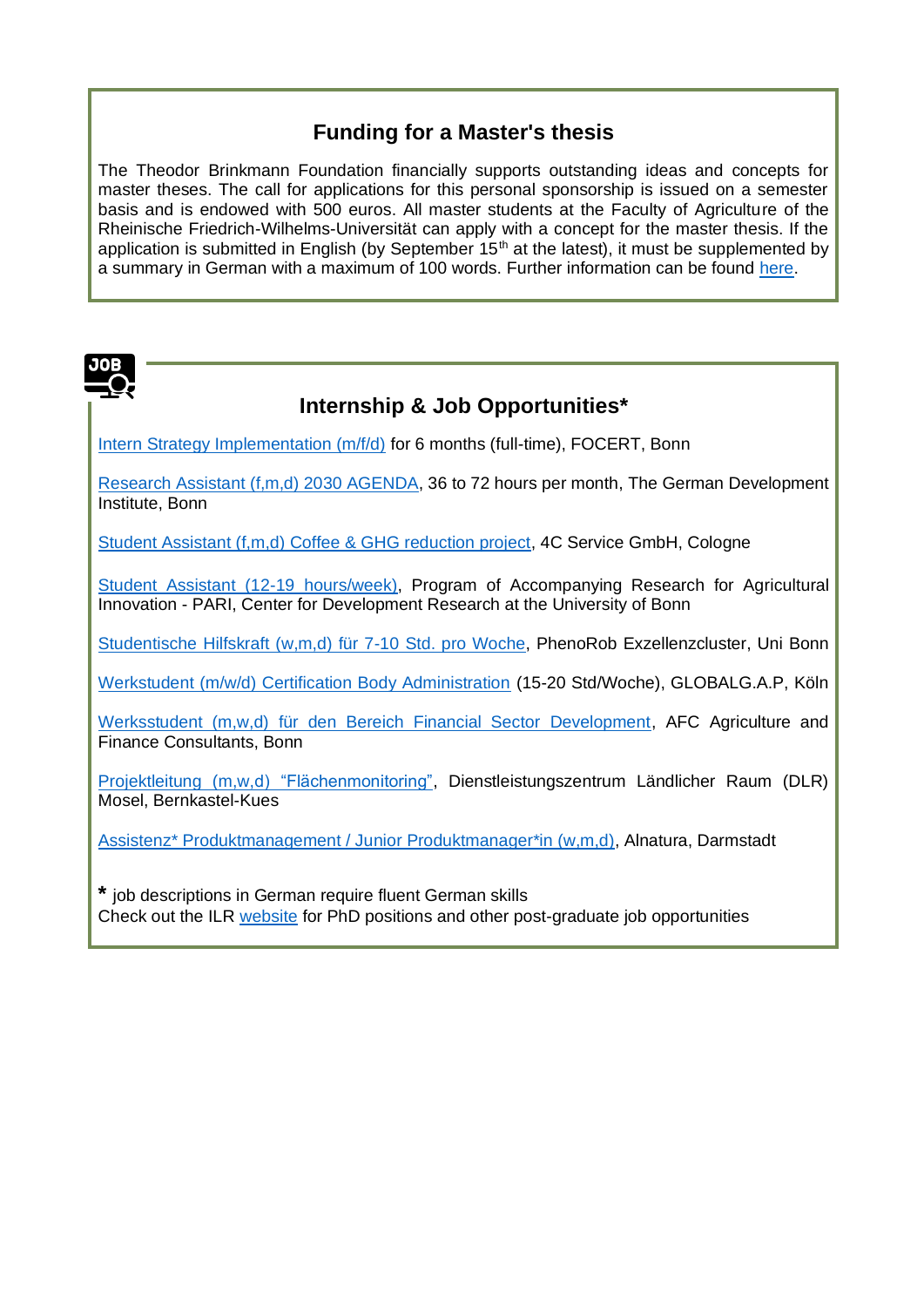

### **Interview with Sofia Minetto**



For this AFECO Newsletter we could win Sofia Minetto for an interview. Sofia works as Expert on Communications & Advocacy for [ESUPS](https://esups.org/) (Emergency Supply Pre-positioning Strategy), a project about humanitarian logistics run by [Welthungerhilfe.](https://www.welthungerhilfe.org/) Overall, the non-profit organization fights for a world without hunger and poverty, with the goal of "Zero Hunger wherever we work by 2030". The Welthungerhilfe aims to reach this goal by a multi-faceted approach that encompasses not only immediate help in emergency situations and emergency preparedness, but also long-term

development programs that tackle a wide range of issues such as inequalities in the global agricultural and food system; access to water, sanitation and hygiene; economic development and education; an active civil society, climate change and innovation. Before Sofia decided to work in the non-profit sector, she held several roles in the technology industry, mostly working with startups.

#### **Sofia, first of all, thank you for taking the time to answer some questions! Maybe you can tell us a little bit about your work and what activities you are mainly involved in?**

Sofia: Hello! As you mentioned, I work on a project called ESUPS, which stands for Emergency Supply Pre-positioning Strategy and is run by Welthungerhilfe. My work mostly revolves around everything related to communications and "promotion" of the project: letting people know about it, putting together and sharing information and updates, making sure the project has a good online presence and that all material and information related to it are easily available and accessible. I could even say that answering these questions is part of my work somehow!

#### **You have a background in the technology industry – what was your motivation to start a job in the non-profit sector and what would you say are the main differences with the nonprofit sector?**

Sofia: My main motivation was making a change, both in my life and in the way I experience work. I don't want to work "for" a company or somebody, but I want to contribute to a mission in which I wholeheartedly believe. For me, it was easier to find such type of mission, objectives and values in the non-profit sector as compared to the technology industry. Another difference which I appreciate is the push of the non-profit sector to question itself and its ways of working. There is a lot of room for improvement, more diversity and participation, and less inequalities – and people are genuinely motivated to work towards this, even outside their "office hours".

**Based on your experiences - how did the work of and at the Welthungerhilfe change with COVID-19? Is there something that struck you with regard to the food supply in particular?** Sofia: As we all know, this is an unprecedented crisis which is having an impact on many levels and across countries. It has been a difficult time, both because of the public health emergency and because of the obstacles connected to it, such as restrictions in movements of people and goods, or rapidly changing information and guidance on how to deal with the situation. There have been restrictions, limitations, and challenges in providing people with the aid they needed and also in continuing project activities. When thinking of food supply, all countries have been affected but once again the biggest impact was experienced by already vulnerable people. You can read more about it [here.](https://www.welthungerhilfe.org/coronavirus/coronavirus-consequences-for-worlds-poorest/)

At the same time, this new situation allowed for opportunities to open up. Welthungerhilfe keeps cooperating trustfully with local partner organizations, many of which have permissions to move even when pandemic measures foresee restrictions. This is a great advantage to ensure that people are provided with what they need. In terms of remote work and collaboration among colleagues, we have always supported each other and adapted rather quickly, even though not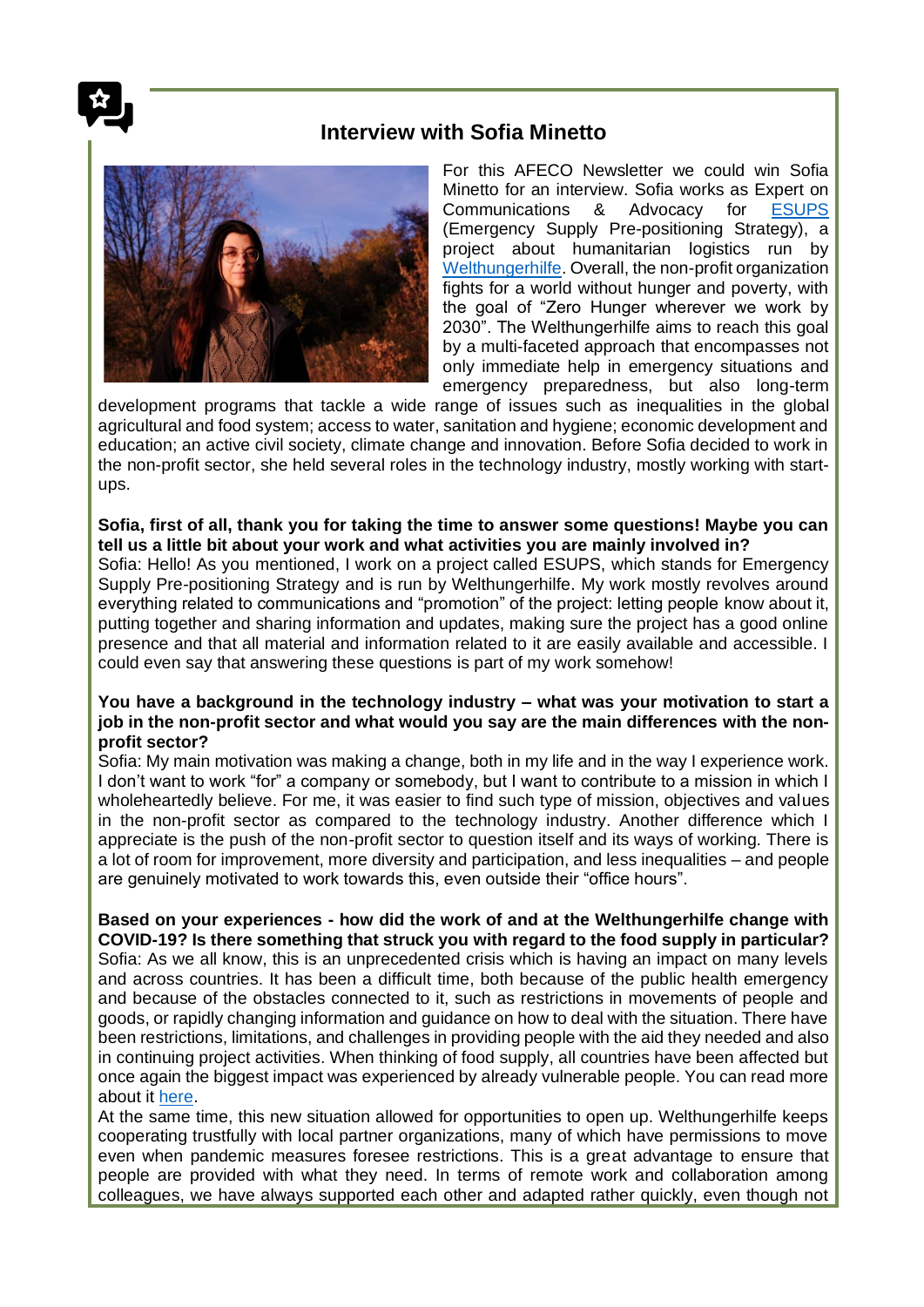everyone is in the same situation – some people are in charge of childcare, some others might not have an adequate workspace at home or a good internet connection.

#### **You hold a degree in the area of languages and translation. Is there something that catches your attention when messages/information about food are published?**

Sofia: Actually, what catches my attention is that there is still a lack of accurate messages and information about food. There is certainly a trend to raise awareness on where our food comes from and on our food consumption patterns, but the messaging could certainly be stronger, more accessible to everyone and further linked to the issue of climate change.

**Lastly, for our AFECO master students who are possibly interested in working at the Welthungerhilfe – what tips can you give them for their job search and application?** Sofia: First I would recommend to keep checking vacancies on [Welthungerhilfe website,](https://www.welthungerhilfe.org/) especially the ones for "Junior Experts". Another good starting point could be an internship or a contract as a student assistant, to get experience within the organization and, in general, to access the nonprofit sector. Besides vacancies, it is beneficial to read news and updates from Welthungerhilfe. These are available on a lot of different formats: on the website blog, via social media or even on our podcast! This will help to learn more about the organization and its work from a variety of points of views. Before starting any job-hunting process, research is essential. It is good to have a look at platforms like [AKLHÜ e.V.](https://eur02.safelinks.protection.outlook.com/?url=https%3A%2F%2Fwww.entwicklungsdienst.de%2Fstellenmarkt%2Ffachkraefte%2F&data=04%7C01%7C%7Cd6feddde70bb45b9b87608d963e8a6a9%7C63cc7b32ce06479f8bb47c34f49ab447%7C0%7C0%7C637650673141073439%7CUnknown%7CTWFpbGZsb3d8eyJWIjoiMC4wLjAwMDAiLCJQIjoiV2luMzIiLCJBTiI6Ik1haWwiLCJXVCI6Mn0%3D%7C1000&sdata=GDT2KriRI2UzOSvoqaKgVm9C31oJmQKJKCmyfIGyo5c%3D&reserved=0) or [epojobs](https://eur02.safelinks.protection.outlook.com/?url=https%3A%2F%2Fwww.epojobs.de%2F&data=04%7C01%7C%7Cd6feddde70bb45b9b87608d963e8a6a9%7C63cc7b32ce06479f8bb47c34f49ab447%7C0%7C0%7C637650673141073439%7CUnknown%7CTWFpbGZsb3d8eyJWIjoiMC4wLjAwMDAiLCJQIjoiV2luMzIiLCJBTiI6Ik1haWwiLCJXVCI6Mn0%3D%7C1000&sdata=pY3BfLbQW1H2ZQccS%2B66d5WSarl3JTl2dibkgodxFy0%3D&reserved=0) to get an idea of job profiles and see what could be a match. I would add not to be discouraged by rejections and having to fill a million applications, but rather use it as a learning experience in itself. And finally, even after "getting in", it is still very important to build and maintain a network of contacts in your area of interest – there are many creative ways to do so these days, beyond a good CV or LinkedIn profile!



### **We want to hear from you!**

This is a student-run newsletter, and we would love to get your input. If you have any helpful information about the AFECO program, job/internship opportunities, events around Bonn or something else you would like to share, let us know! It doesn´t matter if you would like to contribute one time or consistently, everyone is more than welcome to join us! Feel free to write us at [jmeder@uni-bonn.de](mailto:jmeder@uni-bonn.de) or [lara.hoops@wur.nl](mailto:lara.hoops@wur.nl)

Judith Meder & Lara Hoops

**Special thanks this month to Viktoria Leuschner, who did the interview with Sofia Minetto. THANK YOU**